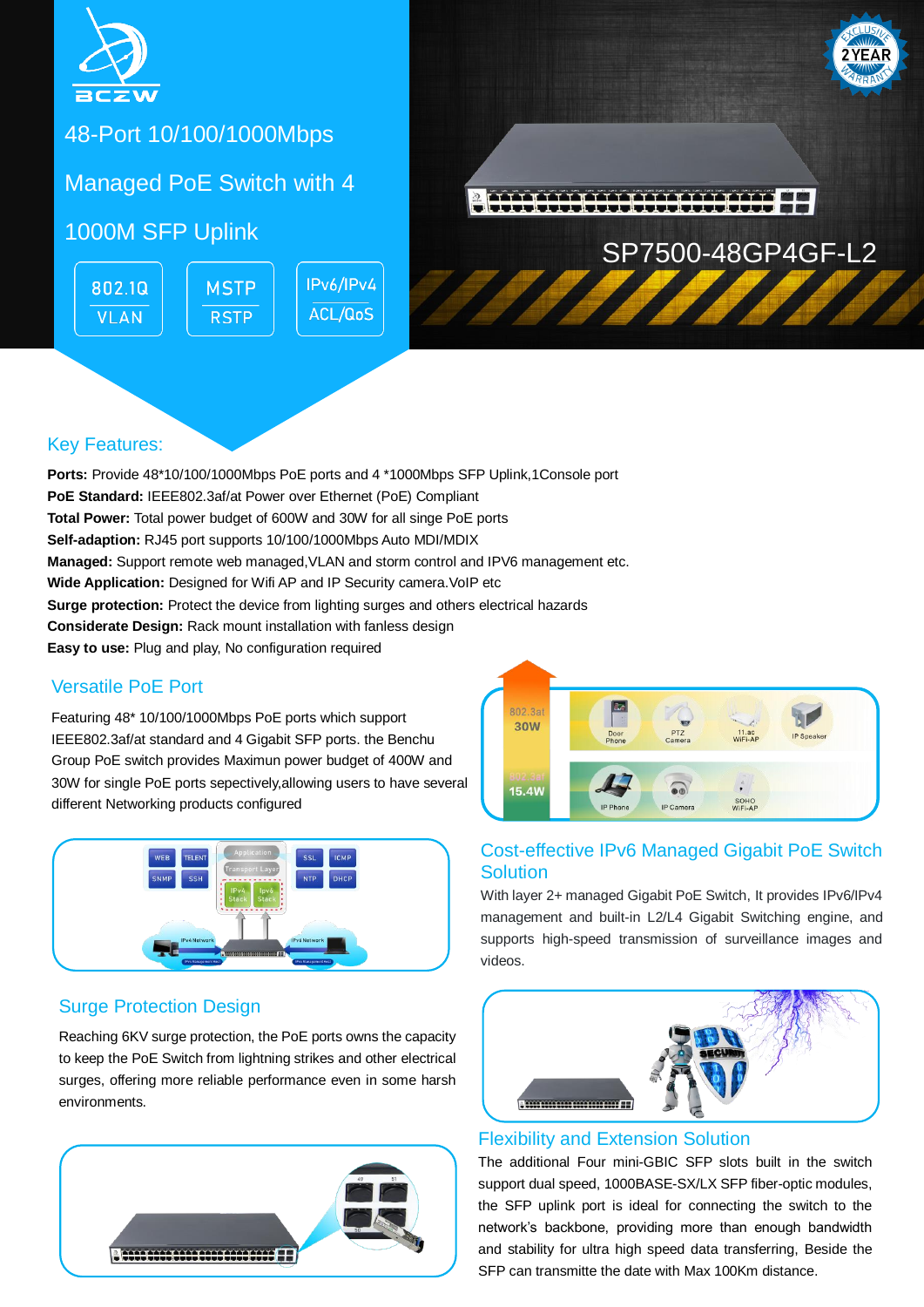# SP7500-48GP4GF-L2

48-Port 10/100/1000Mbps Managed PoE Switch with 4 Gigabit SFP Uplink

# Technical Datasheet

| <b>Model</b>                             | SP7500-48GP4GF-L2                                                                                                                                                     |         |  |
|------------------------------------------|-----------------------------------------------------------------------------------------------------------------------------------------------------------------------|---------|--|
| <b>Hardware Specifications</b>           |                                                                                                                                                                       |         |  |
| Connector<br>PoE Port                    | 48 10/100/1000BASE-T RJ45 auto MDI/MDIX ports<br>4 1000 Base-X SFP Slots<br>1 Console port                                                                            |         |  |
|                                          | 48 10/100/1000Mbps POE PSE port                                                                                                                                       |         |  |
| <b>SFP</b>                               | Singe fiber/Dual fiber supported. Distance vary the module                                                                                                            |         |  |
| Console port                             | 1 x RS232-to-RJ45 serial port                                                                                                                                         |         |  |
| <b>LED</b> indicators                    | Power Indicator: PWR(green).<br>Network Indicator: Link(yellow)<br>PoE Working Indicator: PoE(green)                                                                  |         |  |
| Switch Architecture                      | Store and Forward                                                                                                                                                     |         |  |
| <b>Transmission model</b>                | IEEE802.3X full-duplex and Backpressure half-duplex                                                                                                                   |         |  |
|                                          | Backplane bandwidth                                                                                                                                                   | 256Gbps |  |
| <b>Switch Performance</b>                | Packet forwarding rate                                                                                                                                                | 132Mpps |  |
|                                          | <b>MAC</b> address                                                                                                                                                    | 16k     |  |
| Power requirement                        | AC100-240V 50/60Hz                                                                                                                                                    |         |  |
| <b>ESD Protection</b>                    | Contact Discharge 4KV DC; Air Discharge 8KV DC<br>ESD:6KV                                                                                                             |         |  |
| Dimension(WxDxH)                         | 440mm x 290mm x 44.5mm(17.32in x 11.42in x 1.75in)                                                                                                                    |         |  |
| Weight                                   | 5.5kg                                                                                                                                                                 |         |  |
|                                          |                                                                                                                                                                       |         |  |
| Power over Ethernet (PoE) Specifications |                                                                                                                                                                       |         |  |
| Network standard                         | IEEE802.3i 10 BASE-T<br>IEEE802.3u 100 BASE-TX<br>IEEE802.3x Flow Control<br>IEEE802.3af Power over Ethernet<br>IEEE802.3at Power over Ethernet                       |         |  |
| PoE Standard                             | IEEE802.3az EEE<br>IEEE 802.3af Power over Ethernet/PSE                                                                                                               |         |  |
|                                          | IEEE 802.3at Power over Ethernet Plus/PSE                                                                                                                             |         |  |
| PoE Supply Type<br>PoE Power Output      | $1/2(+)$ , $3/6(-)$ End-span<br>Per Port 52V DC, 300mA. max. 15.4 watts (IEEE 802.3af)<br>Per Port 52V DC, 600mA. max. 30 watts (IEEE 802.3at)                        |         |  |
| PoE Power budget                         | 600W                                                                                                                                                                  |         |  |
| Layer 2 Functions                        |                                                                                                                                                                       |         |  |
| Port Mirroring                           | TX / RX / both Many-to-1 monitor                                                                                                                                      |         |  |
| Vlan                                     | 802.1Q tagged-based VLAN<br>Up to 256 VLAN groups, out of 4094 VLAN IDs<br>802.1ad Q-in-Q tunneling<br>Voice VLAN; Protocol VLAN; Private VLAN (Protected port), GVRP |         |  |
| Link Aggregation                         | IEEE 802.3ad LACP and static trunk<br>Supports 8 groups of 8-port trunk                                                                                               |         |  |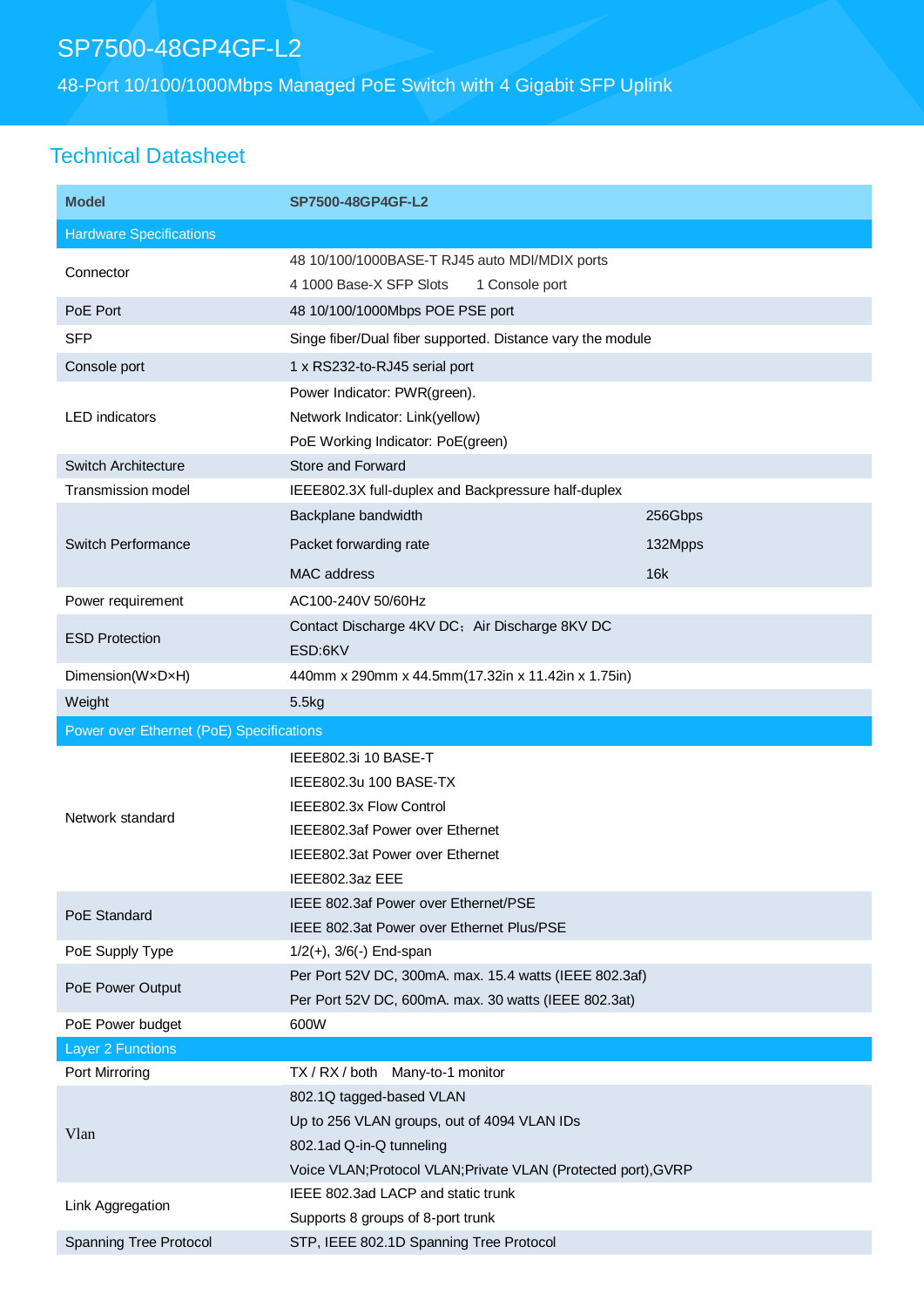|                                    | RSTP, IEEE 802.1w Rapid Spanning Tree Protocol                                                                                                                                         |
|------------------------------------|----------------------------------------------------------------------------------------------------------------------------------------------------------------------------------------|
|                                    | MSTP, IEEE 802.1s Multiple Spanning Tree Protocol                                                                                                                                      |
|                                    | IGMP (v2/v3) snooping                                                                                                                                                                  |
| <b>IGMP Snooping</b>               | IGMP querier                                                                                                                                                                           |
|                                    | Up to 256 multicast groups                                                                                                                                                             |
| <b>MLD Snooping</b>                | MLD (v1/v2) snooping, up to 256 multicast groups                                                                                                                                       |
| <b>Access Control List</b>         | IPv4/IPv6 IP-based ACL / MAC-based ACL                                                                                                                                                 |
| PoE Management                     | Open or close port<br>Standard POE scheduling management Power and current display<br>Automatic restarting function of equipment dead machine Timing<br>Support IP bindings restarting |
|                                    | 8 mapping ID to 8 level priority queues                                                                                                                                                |
|                                    | --- Port number                                                                                                                                                                        |
|                                    | --- 802.1p priority                                                                                                                                                                    |
| QoS                                | --- 802.1Q VLAN tag                                                                                                                                                                    |
|                                    | --- DSCP field in IP packet                                                                                                                                                            |
|                                    | Traffic classification based, strict priority and WRR                                                                                                                                  |
|                                    | IEEE 802.1X port-based authentication                                                                                                                                                  |
|                                    | Built-in RADIUS client to co-operate with RADIUS server                                                                                                                                |
|                                    | RADIUS / TACACS+ user access authentication                                                                                                                                            |
|                                    | IP-MAC port binding                                                                                                                                                                    |
|                                    | <b>MAC</b> filtering                                                                                                                                                                   |
| Security                           | <b>Static MAC address</b>                                                                                                                                                              |
|                                    | DHCP Snooping and DHCP Option82                                                                                                                                                        |
|                                    | STP BPDU guard, BPDU filtering and BPDU forwarding                                                                                                                                     |
|                                    | DoS attack prevention                                                                                                                                                                  |
|                                    | ARP inspection                                                                                                                                                                         |
|                                    | IP source guard                                                                                                                                                                        |
| <b>Management Function</b>         |                                                                                                                                                                                        |
|                                    | Web browser / Telnet / SNMP v1, v2c, V3                                                                                                                                                |
| <b>Basic Management Interfaces</b> | Firmware upgrade by HTTP / TFTP protocol through Ethernet network                                                                                                                      |
|                                    | Remote / Local Syslog, System log, LLDP protocol, SNTP                                                                                                                                 |
| Secure Management Interfaces       | SSH, SSL, SNMP                                                                                                                                                                         |
|                                    | <b>RFC 1213 MIB-II</b>                                                                                                                                                                 |
| <b>SNMP MIBs</b>                   | RFC 1215 Generic Traps                                                                                                                                                                 |
|                                    | RFC 1493 Bridge MIB                                                                                                                                                                    |
|                                    | RFC 2674 Bridge MIB Extensions                                                                                                                                                         |
|                                    | RFC 2737 Entity MIB (Version 2)                                                                                                                                                        |
|                                    | RFC 2819 RMON (1, 2, 3, 9)                                                                                                                                                             |
|                                    | RFC 2863 Interface Group MIB                                                                                                                                                           |
|                                    | RFC 3635 Ethernet-like MIB                                                                                                                                                             |
| Environment                        |                                                                                                                                                                                        |
| Safety                             | FCC Part15 Class A, CE. RoHs                                                                                                                                                           |
|                                    | Operating temperature: -20°C~55°C, operating humidity: 5%~95%                                                                                                                          |
| Environment specification          | Storage temperature: -40°C~75°C, storage humidity: 5%~95%                                                                                                                              |
|                                    |                                                                                                                                                                                        |